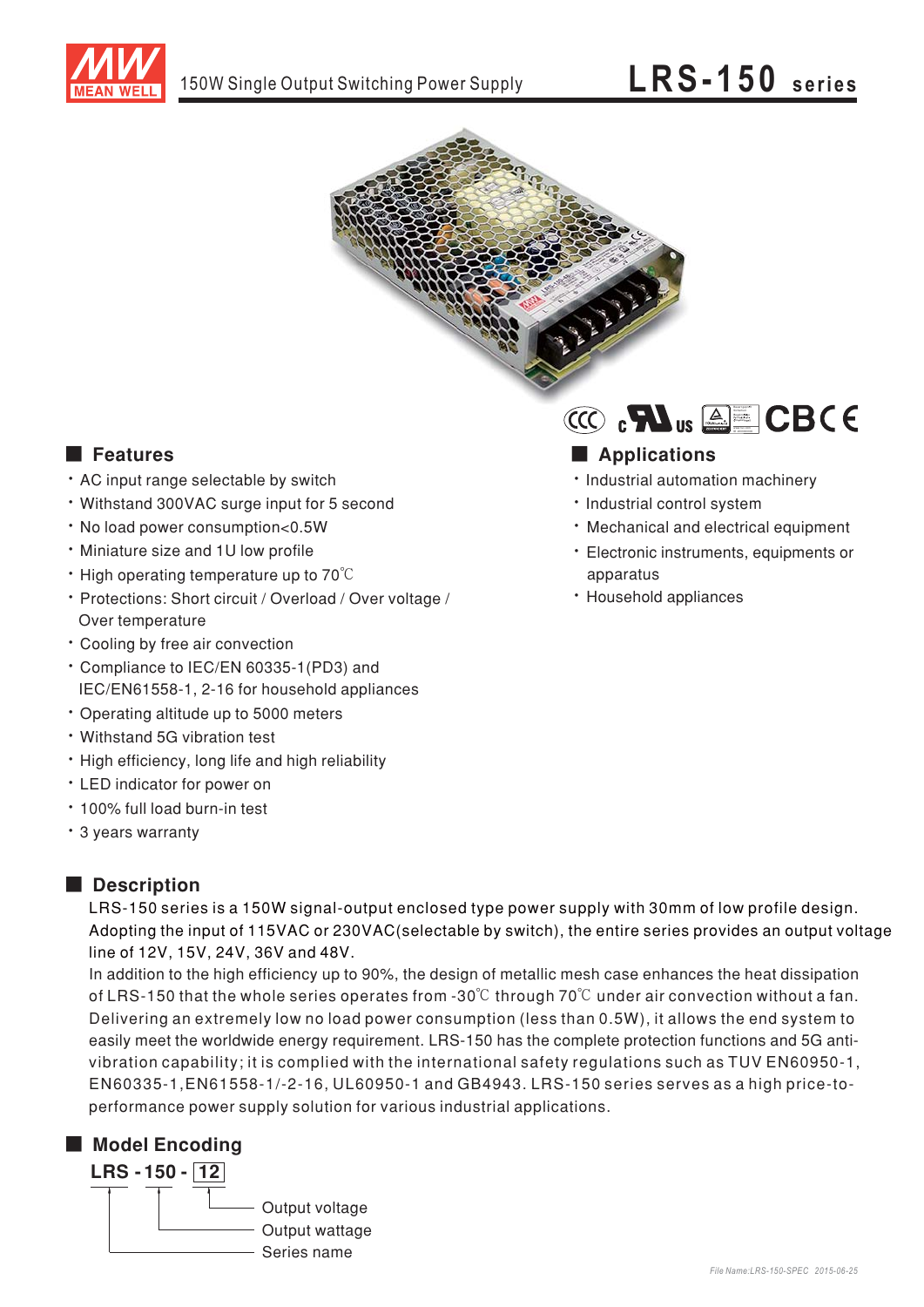

#### **SPECIFICATION**

| <b>MODEL</b>                                  |                                                                                                                                                                                                                                                                                                                                                                                                                                                                                                                                                                                                                                                                                                                                                                                                                                                                                                                                                                                                                                                                                                                                   | LRS-150-12                                                                                        | LRS-150-15          | LRS-150-24     | LRS-150-36     | LRS-150-48     |  |
|-----------------------------------------------|-----------------------------------------------------------------------------------------------------------------------------------------------------------------------------------------------------------------------------------------------------------------------------------------------------------------------------------------------------------------------------------------------------------------------------------------------------------------------------------------------------------------------------------------------------------------------------------------------------------------------------------------------------------------------------------------------------------------------------------------------------------------------------------------------------------------------------------------------------------------------------------------------------------------------------------------------------------------------------------------------------------------------------------------------------------------------------------------------------------------------------------|---------------------------------------------------------------------------------------------------|---------------------|----------------|----------------|----------------|--|
| <b>OUTPUT</b>                                 | <b>DC VOLTAGE</b>                                                                                                                                                                                                                                                                                                                                                                                                                                                                                                                                                                                                                                                                                                                                                                                                                                                                                                                                                                                                                                                                                                                 | 12V                                                                                               | 15V                 | <b>24V</b>     | 36V            | 48V            |  |
|                                               | <b>RATED CURRENT</b>                                                                                                                                                                                                                                                                                                                                                                                                                                                                                                                                                                                                                                                                                                                                                                                                                                                                                                                                                                                                                                                                                                              | 12.5A                                                                                             | 10A                 | 6.5A           | 4.3A           | 3.3A           |  |
|                                               | <b>CURRENT RANGE</b>                                                                                                                                                                                                                                                                                                                                                                                                                                                                                                                                                                                                                                                                                                                                                                                                                                                                                                                                                                                                                                                                                                              | $0 - 12.5A$                                                                                       | $0 - 10A$           | $0 - 6.5A$     | $0 - 4.3A$     | $0 - 3.3A$     |  |
|                                               | <b>RATED POWER</b>                                                                                                                                                                                                                                                                                                                                                                                                                                                                                                                                                                                                                                                                                                                                                                                                                                                                                                                                                                                                                                                                                                                | 150W                                                                                              | 150W                | 156W           | 154.8W         | 158.4W         |  |
|                                               | RIPPLE & NOISE (max.) Note.2 150mVp-p                                                                                                                                                                                                                                                                                                                                                                                                                                                                                                                                                                                                                                                                                                                                                                                                                                                                                                                                                                                                                                                                                             |                                                                                                   | 150mVp-p            | 200mVp-p       | 200mVp-p       | 200mVp-p       |  |
|                                               | <b>VOLTAGE ADJ. RANGE</b>                                                                                                                                                                                                                                                                                                                                                                                                                                                                                                                                                                                                                                                                                                                                                                                                                                                                                                                                                                                                                                                                                                         | $10.2 - 13.8V$                                                                                    | $13.5 - 18V$        | $21.6 - 28.8V$ | $32.4 - 39.6V$ | $43.2 - 52.8V$ |  |
|                                               | VOLTAGE TOLERANCE Note.3 $\pm$ 1.0%                                                                                                                                                                                                                                                                                                                                                                                                                                                                                                                                                                                                                                                                                                                                                                                                                                                                                                                                                                                                                                                                                               |                                                                                                   | ±1.0%               | ±1.0%          | ±1.0%          | ±1.0%          |  |
|                                               | LINE REGULATION Note.4 $\pm$ 0.5%                                                                                                                                                                                                                                                                                                                                                                                                                                                                                                                                                                                                                                                                                                                                                                                                                                                                                                                                                                                                                                                                                                 |                                                                                                   | ±0.5%               | ±0.5%          | $\pm 0.5\%$    | ±0.5%          |  |
|                                               | <b>LOAD REGULATION Note.5 <math>\pm 0.5\%</math></b>                                                                                                                                                                                                                                                                                                                                                                                                                                                                                                                                                                                                                                                                                                                                                                                                                                                                                                                                                                                                                                                                              |                                                                                                   | ±0.5%               | ±0.5%          | ±0.5%          | ±0.5%          |  |
|                                               | <b>SETUP, RISE TIME</b>                                                                                                                                                                                                                                                                                                                                                                                                                                                                                                                                                                                                                                                                                                                                                                                                                                                                                                                                                                                                                                                                                                           | 500ms, 30ms/230VAC<br>500ms, 30ms/115VAC at full load                                             |                     |                |                |                |  |
|                                               | <b>HOLD UP TIME (Typ.)</b>                                                                                                                                                                                                                                                                                                                                                                                                                                                                                                                                                                                                                                                                                                                                                                                                                                                                                                                                                                                                                                                                                                        | 40ms/230VAC<br>35ms/115VAC at full load                                                           |                     |                |                |                |  |
| <b>INPUT</b>                                  | <b>VOLTAGE RANGE</b>                                                                                                                                                                                                                                                                                                                                                                                                                                                                                                                                                                                                                                                                                                                                                                                                                                                                                                                                                                                                                                                                                                              | 85 ~ 132VAC / 170 ~ 264VAC by switch<br>240 ~ 370VDC(switch on 230VAC)                            |                     |                |                |                |  |
|                                               | <b>FREQUENCY RANGE</b>                                                                                                                                                                                                                                                                                                                                                                                                                                                                                                                                                                                                                                                                                                                                                                                                                                                                                                                                                                                                                                                                                                            | $47 \sim 63$ Hz                                                                                   |                     |                |                |                |  |
|                                               | <b>EFFICIENCY (Typ.)</b>                                                                                                                                                                                                                                                                                                                                                                                                                                                                                                                                                                                                                                                                                                                                                                                                                                                                                                                                                                                                                                                                                                          | 87.5%                                                                                             | 88.5%               | 89%            | 89%            | 90%            |  |
|                                               | <b>AC CURRENT (Typ.)</b>                                                                                                                                                                                                                                                                                                                                                                                                                                                                                                                                                                                                                                                                                                                                                                                                                                                                                                                                                                                                                                                                                                          | 2.8A/115VAC<br>1.6A/230VAC                                                                        |                     |                |                |                |  |
|                                               | <b>INRUSH CURRENT (Typ.)</b>                                                                                                                                                                                                                                                                                                                                                                                                                                                                                                                                                                                                                                                                                                                                                                                                                                                                                                                                                                                                                                                                                                      | COLD STAR 60A/230VAC                                                                              |                     |                |                |                |  |
|                                               | <b>LEAKAGE CURRENT</b>                                                                                                                                                                                                                                                                                                                                                                                                                                                                                                                                                                                                                                                                                                                                                                                                                                                                                                                                                                                                                                                                                                            | <0.75mA / 240VAC                                                                                  |                     |                |                |                |  |
| <b>PROTECTION</b>                             | <b>OVER LOAD</b>                                                                                                                                                                                                                                                                                                                                                                                                                                                                                                                                                                                                                                                                                                                                                                                                                                                                                                                                                                                                                                                                                                                  | 110 $\sim$ 140% rated output power                                                                |                     |                |                |                |  |
|                                               |                                                                                                                                                                                                                                                                                                                                                                                                                                                                                                                                                                                                                                                                                                                                                                                                                                                                                                                                                                                                                                                                                                                                   | Protection type : Hiccup mode, recovers automatically after fault condition is removed            |                     |                |                |                |  |
|                                               | <b>OVER VOLTAGE</b>                                                                                                                                                                                                                                                                                                                                                                                                                                                                                                                                                                                                                                                                                                                                                                                                                                                                                                                                                                                                                                                                                                               | $13.8 \sim 16.2V$                                                                                 | $18.75 \sim 21.75V$ | $28.8 - 33.6V$ | $41.4 - 48.6V$ | $55.2 - 64.8V$ |  |
|                                               |                                                                                                                                                                                                                                                                                                                                                                                                                                                                                                                                                                                                                                                                                                                                                                                                                                                                                                                                                                                                                                                                                                                                   | Protection type : Shut down o/p voltage, re-power on to recover                                   |                     |                |                |                |  |
|                                               | <b>OVER TEMPERATURE</b>                                                                                                                                                                                                                                                                                                                                                                                                                                                                                                                                                                                                                                                                                                                                                                                                                                                                                                                                                                                                                                                                                                           | Shut down o/p voltage, re-power on to recover                                                     |                     |                |                |                |  |
|                                               | <b>WORKING TEMP.</b>                                                                                                                                                                                                                                                                                                                                                                                                                                                                                                                                                                                                                                                                                                                                                                                                                                                                                                                                                                                                                                                                                                              | $-30 \sim +70^{\circ}$ (Refer to "Derating Curve")                                                |                     |                |                |                |  |
|                                               | <b>WORKING HUMIDITY</b>                                                                                                                                                                                                                                                                                                                                                                                                                                                                                                                                                                                                                                                                                                                                                                                                                                                                                                                                                                                                                                                                                                           | $20 \sim 90\%$ RH non-condensing                                                                  |                     |                |                |                |  |
|                                               | <b>ENVIRONMENT STORAGE TEMP., HUMIDITY</b>                                                                                                                                                                                                                                                                                                                                                                                                                                                                                                                                                                                                                                                                                                                                                                                                                                                                                                                                                                                                                                                                                        | $-40 - +85^{\circ}$ C, 10 ~ 95% RH                                                                |                     |                |                |                |  |
|                                               | <b>TEMP. COEFFICIENT</b>                                                                                                                                                                                                                                                                                                                                                                                                                                                                                                                                                                                                                                                                                                                                                                                                                                                                                                                                                                                                                                                                                                          | $\pm$ 0.03%/°C (0 ~ 50°C)                                                                         |                     |                |                |                |  |
|                                               | <b>VIBRATION</b>                                                                                                                                                                                                                                                                                                                                                                                                                                                                                                                                                                                                                                                                                                                                                                                                                                                                                                                                                                                                                                                                                                                  | $10 \sim 500$ Hz, 5G 10min./1cycle, 60min. each along X, Y, Z axes                                |                     |                |                |                |  |
|                                               | <b>SAFETY STANDARDS</b>                                                                                                                                                                                                                                                                                                                                                                                                                                                                                                                                                                                                                                                                                                                                                                                                                                                                                                                                                                                                                                                                                                           | UL60950-1, TUV EN60950-1, EN60335-1, EN61558-1/-2-16, CCC GB4943 approved                         |                     |                |                |                |  |
| <b>SAFETY &amp;</b><br><b>EMC</b><br>(Note 7) | <b>WITHSTAND VOLTAGE</b>                                                                                                                                                                                                                                                                                                                                                                                                                                                                                                                                                                                                                                                                                                                                                                                                                                                                                                                                                                                                                                                                                                          | I/P-O/P:3.75KVAC I/P-FG:2KVAC O/P-FG:1.25KVAC                                                     |                     |                |                |                |  |
|                                               | <b>ISOLATION RESISTANCE</b>                                                                                                                                                                                                                                                                                                                                                                                                                                                                                                                                                                                                                                                                                                                                                                                                                                                                                                                                                                                                                                                                                                       | I/P-O/P, I/P-FG, O/P-FG:100M Ohms / 500VDC / 25°C/70% RH                                          |                     |                |                |                |  |
|                                               | <b>EMC EMISSION</b>                                                                                                                                                                                                                                                                                                                                                                                                                                                                                                                                                                                                                                                                                                                                                                                                                                                                                                                                                                                                                                                                                                               | Compliance to EN55022 (CISPR22), GB9254 Class B, EN55014, EN61000-3-2,-3                          |                     |                |                |                |  |
|                                               | <b>EMC IMMUNITY</b>                                                                                                                                                                                                                                                                                                                                                                                                                                                                                                                                                                                                                                                                                                                                                                                                                                                                                                                                                                                                                                                                                                               | Compliance to EN61000-4-2,3,4,5,6,8,11, EN61000-6-2 (EN50082-2), heavy industry level, criteria A |                     |                |                |                |  |
| <b>OTHERS</b>                                 | <b>MTBF</b>                                                                                                                                                                                                                                                                                                                                                                                                                                                                                                                                                                                                                                                                                                                                                                                                                                                                                                                                                                                                                                                                                                                       | 601K hrs min.<br>MIL-HDBK-217F $(25^{\circ}C)$                                                    |                     |                |                |                |  |
|                                               | <b>DIMENSION</b>                                                                                                                                                                                                                                                                                                                                                                                                                                                                                                                                                                                                                                                                                                                                                                                                                                                                                                                                                                                                                                                                                                                  | 159*97*30mm (L*W*H)                                                                               |                     |                |                |                |  |
|                                               | <b>PACKING</b>                                                                                                                                                                                                                                                                                                                                                                                                                                                                                                                                                                                                                                                                                                                                                                                                                                                                                                                                                                                                                                                                                                                    | 0.48Kg; 30pcs/15.4Kg/0.75CUFT                                                                     |                     |                |                |                |  |
| <b>NOTE</b>                                   | 1. All parameters NOT specially mentioned are measured at 230VAC input, rated load and 25 <sup>°</sup> C of ambient temperature.<br>2. Ripple & noise are measured at 20MHz of bandwidth by using a 12" twisted pair-wire terminated with a 0.1uf & 47uf parallel capacitor.<br>3. Tolerance: includes set up tolerance, line regulation and load regulation.<br>4. Line regulation is measured from low line to high line at rated load.<br>5. Load regulation is measured from 0% to 100% rated load.<br>6. Length of set up time is measured at cold first start. Turning ON/OFF the power supply very quickly may lead to increase of the set up<br>time.<br>7. The power supply is considered a component which will be installed into a final equipment. The final equipment must be re-confirmed<br>that it still meets EMC directives. For guidance on how to perform these EMC tests, please refer to "EMI testing of component power<br>supplies." (as available on http://www.meanwell.com)<br>8. The ambient temperature derating of $5^{\circ}$ /1000m is needed for operating altitude greater than 2000m (6500ft). |                                                                                                   |                     |                |                |                |  |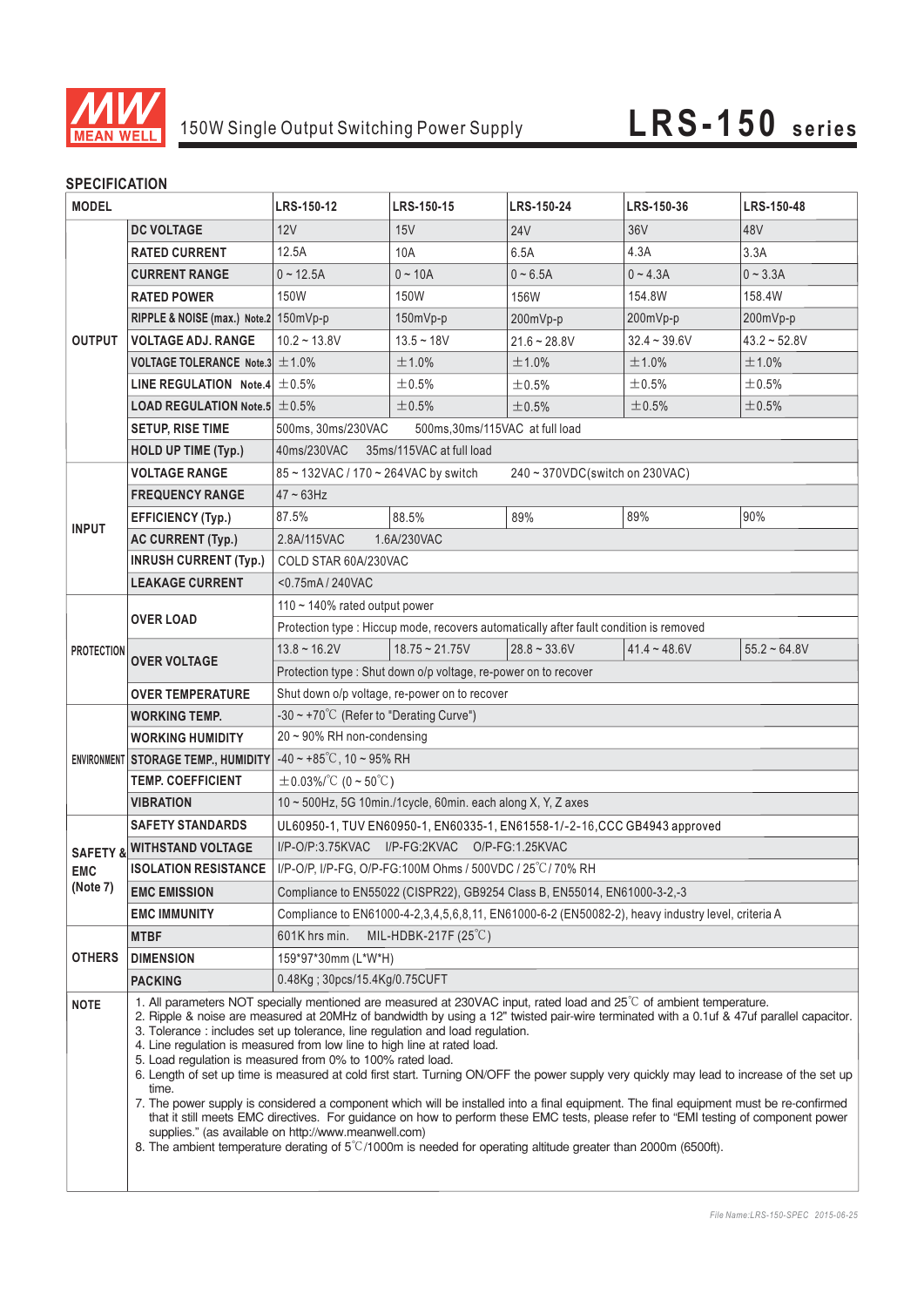

# 150W Single Output Switching Power Supply **LRS-150 series**